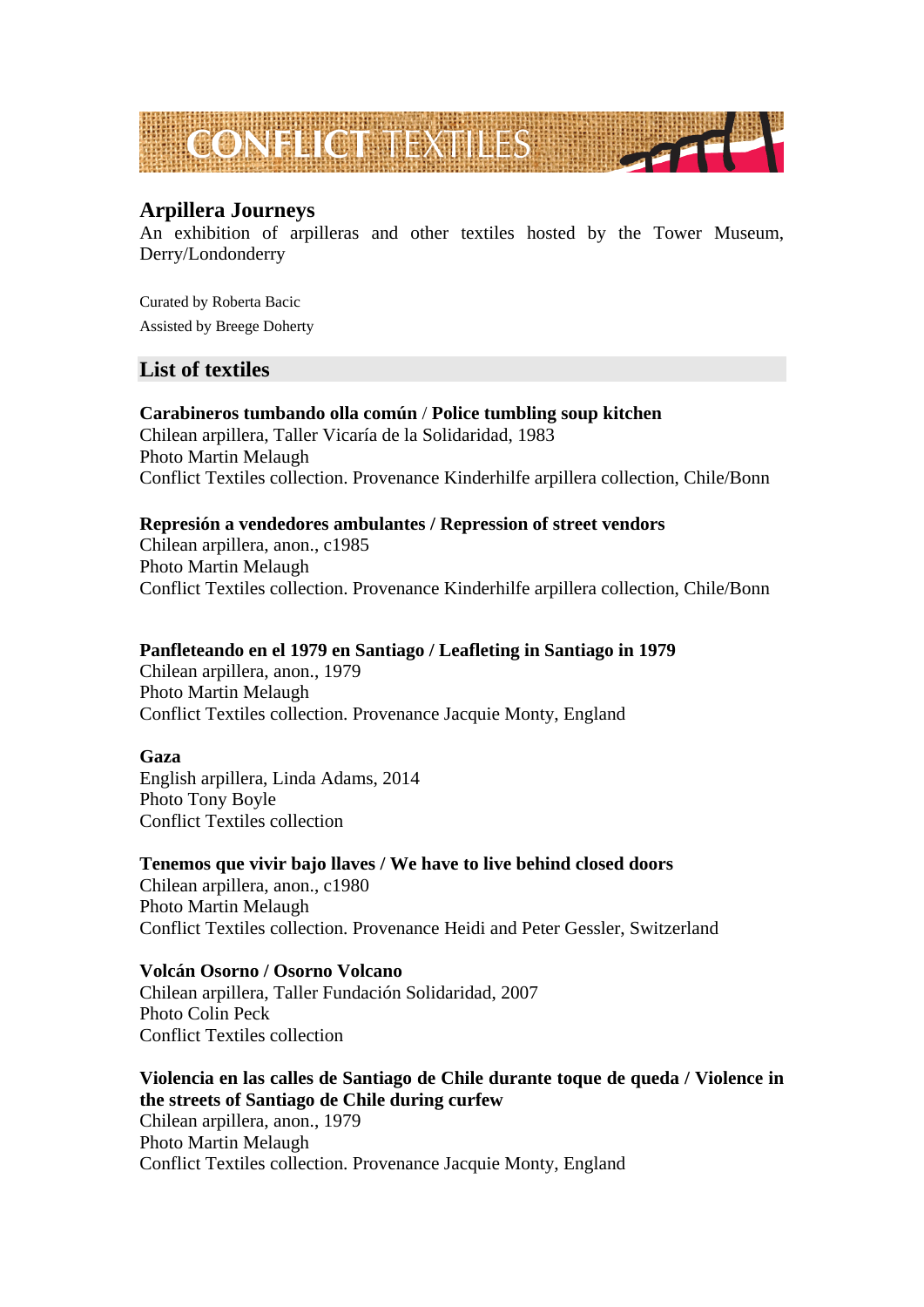### **Vida campestre bucólica / Bucolic Country Life**

Chilean arpillera, Taller Fundación Solidaridad, 2008 Photo Martin Melaugh Conflict Textiles collection. Provenance Sally Rose, USA

### **From Far away come their stories**

Irish arpillera, Deborah Stockdale, 2010 Photo Martin Melaugh Conflict Textiles collection

### **No tenemos acceso a los servicios públicos / We have no access to public services**

Chilean arpillera, anon., 1984 Photo Colin Peck Conflict Textiles collection. Provenance Heidi and Peter Gessler, Switzerland

### **Corte de agua / Water cut**

Chilean arpillera, anon., c1980 Photo Colin Peck Conflict Textiles collection. Provenance Traude Rebman, Germany

### **Arpilleristas y cartoneros / Arpillerista women and cardboard collectors**

Chilean arpillera, anon., c1978 Photo Colin Peck Conflict Textiles collection. Provenance Kinderhilfe arpillera collection, Chile/Bonn

#### **XX1 Century Goddess**

Agentinean arpillera, Ana Zlatkes & Mirta Zak, 2014 Photo Ana Zlatkes Conflict Textiles collection

#### **NO a la ley antirrerorista / NO to the antiterrorist law**

Chilean arpillera, Aurora Ortiz, 2011 Photo Martin Melaugh Conflict Textiles collection

#### **Libertad a nuestros hermanos Mapuche / Freedom to our Mapuche brothers**

Chilean arpillera, Aurora Ortiz, 2011 Photo Martin Melaugh Conflict Textiles collection

#### **Lost children of war**

Northern Ireland arpillera, Irene MacWilliam, 2009 Photo Martin Melaugh Conflict Textiles collection

#### **Executed at dawn**

Northern Ireland wall hanging, Irene MacWilliam, 2009 Photo Martin Melaugh Conflict Textiles collection